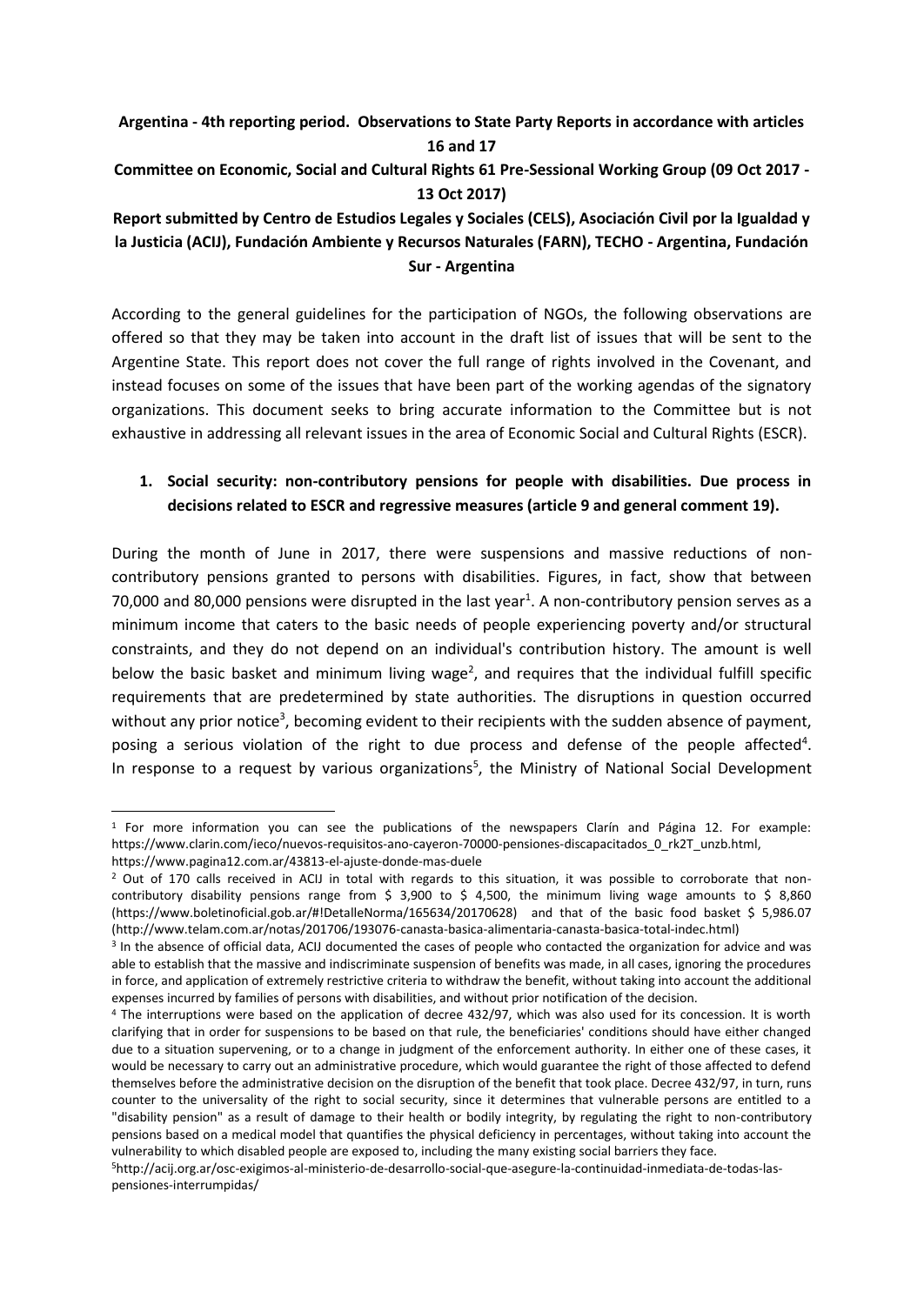determined that there was a violation of due process as a result of the massive suspensions to these pensions and evident ignorance of the rights of persons with disabilities<sup>6</sup>. These disruptions would have been determined based on information gathered at the intersection of state databases, suspending payment to any beneficiary whose family could access another source of income, social security benefit, or even goods such as cars. These criteria run contrary to the established right to social security recognized in the ICESCR and the CRPD, the right to equality, and non-discrimination of the persons term of the beam of the persons with the disabilities. The extremely narrow view with which the right to a disability pension was assessed also violates other basic rights, such as the right to live independently, to be included in the community and, in many  $cases,$  to an individual's health<sup>7</sup> health<sup>7</sup>. After numerous judicial decisions ordering that the pensions be reinstated<sup>8</sup>, the Ministry of Social Development undertook the task of reviewing the measure and renewing the inappropriately suspended pensions in response to the complaints issued by the injured parties. This reverses the burden of proof: it is not the State that must justify suspending a pension, but the individual who must prove his right to receive it. Although many pensions have been restored, there are other pensions that remain unrecovered, and the State continues to withhold necessary information on the matter.

The State has reported that it is working on regulatory reforms, without naming the extent of its effects<sup>9</sup>. However, the limited interpretation of the right to such pensions expressed publicly by certain officials is a precedent to be taken into account,<sup>10</sup> as limiting the scope of pensions would imply a regression in the country's compliance with economic, social and cultural rights.

#### Suggested Questions

-

- On what grounds were the suspensions and revocation measures adopted? Report in detail the number of pensions that were granted and suspended in the last four years and the reasons for the suspensions, as well as the number of pensions that were reinstated after a suspension or interruption.

- What administrative procedures have been previously and are currently being applied to guarantee the right to due process and defense, prior to the suspension or interruption of social security benefits? Where and how are the terms and characteristics of those processes established? - If there is a need for legislative change in the criteria used to grant pensions, in which direction will they take these reforms and what guidelines will be used to guide this process? How will State actors facilitate the participation of persons with disabilities and the organizations that represent them in changing the regulations and ensuring that they remain faithful to the ICESCR and the CRPD? - How do you envision adjusting the criteria and procedures for assessing pensions that have already

<sup>9</sup> See: https://www.pagina12.com.ar/57546-pensiones-en-riesgo

<sup>&</sup>lt;sup>6</sup> The answer can be seen in: http://www.ela.org.ar/a2/index.cfm?fuseaction=MUESTRA&codcontenido=2945&plcontampl=38&aplicacion=app187&cnl =3&opc=47

<sup>7</sup> In many cases, the suspension of pensions resulted in the interruption of medical and rehabilitation treatment because the non-contributory pension entails the possibility of accessing "Include Health", a program that ensures the provision of medical services, contemplated in the mandatory medical program.

<sup>8</sup> See: http://www.rionegro.com.ar/viedma/fallo-a-favor-de-la-restitucion-de-pensiones-para-discapacitados-FJ3038465; https://www.pagina12.com.ar/48824-lesiona-derechos-de-orden-alimentario.

<sup>10</sup> See: http://www.lagaceta.com.ar/nota/733565/actualidad/persona-sindrome-down-no-debe-recibir-pension-puedetrabajar.html; https://www.minutouno.com/notas/1556448-la-insolita-justificacion-del-gobierno-al-brutal-recorte-laspensiones-discapacidad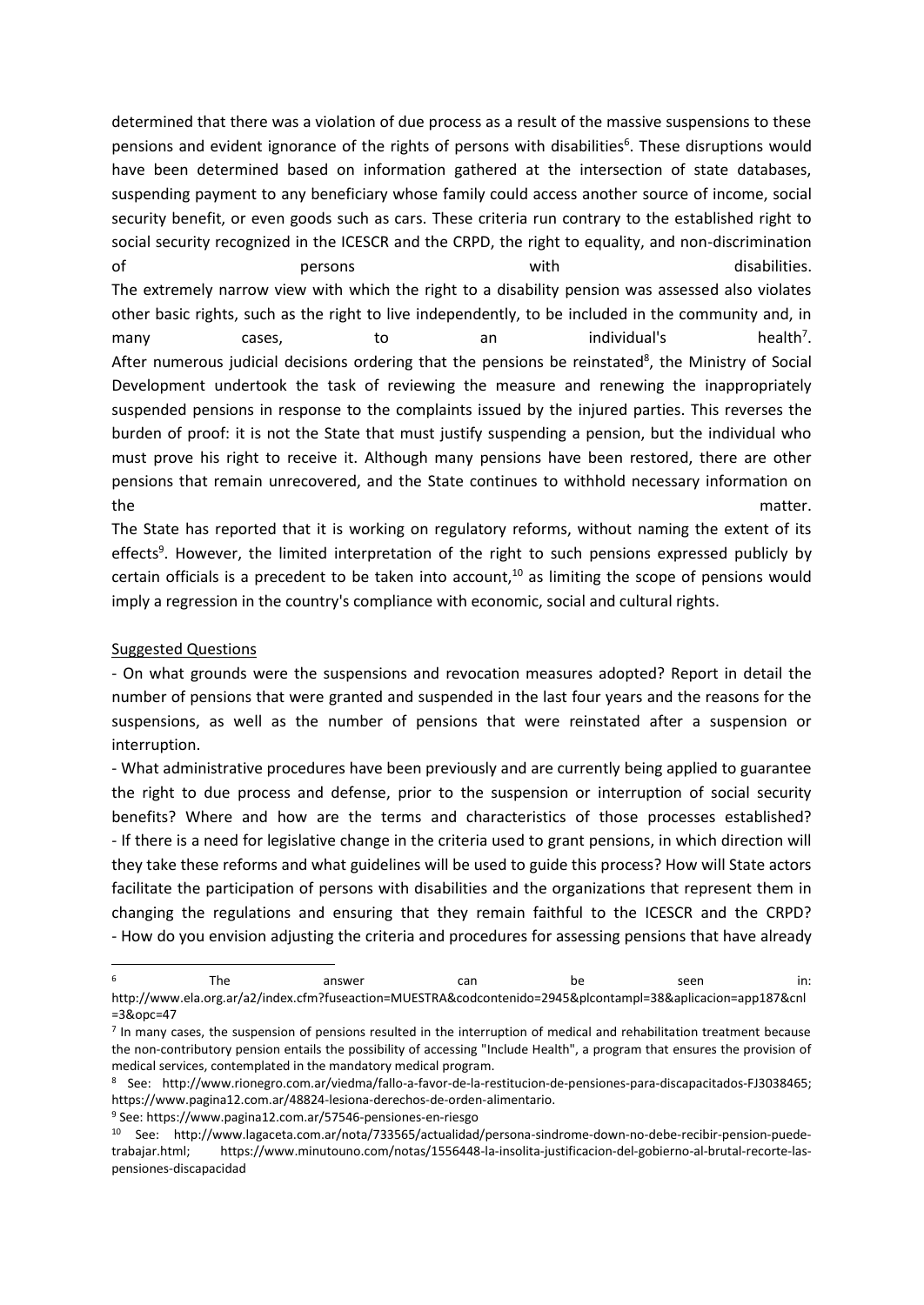been granted such that they are in accordance with international human rights law? In particular, how will you ensure the right to a fair hearing and due process, and that such violations are not repeated?

- What criteria are currently used to grant pensions? What is the period established by administrative guidelines to determine whether a non-contributory pension is granted or denied? - How many applications are currently pending resolution and what are the delays in granting them from the date of the original request?

# **2. Right to adequate housing in the urban area (article 11.1)<sup>11</sup>**

The state of housing in Argentina continues to be one of the main social issues the country faces. In addition to deficits in infrastructure<sup>12</sup>, 13.5% of households live under an informal arrangement of tenancy. This means that people live at risk of eviction, which are often carried out with violence, little or no prior notice, and a lack of alternative housing solutions for affected households<sup>13</sup>. In the Matanza Riachuelo Basin (CMR), which crosses the southern part of the Metropolitan Region of Buenos Aires, approximately five hundred thousand people live in precarious shantytowns and settlements, exposing them to serious health and environmental risks. In 2008, the Nation's Supreme Court forced the federal government, the Province of Buenos Aires and the Autonomous City of Buenos Aires to relocate the families that were settled in the margins of the basin<sup>14</sup>. In September of 2010, these government entities signed an agreement<sup>15</sup> where they agreed to relocate 17,771 families living in critical environmental conditions<sup>16</sup>. However, so far the plan has achieved limited results<sup>17</sup> and the relocations that were carried out have presented deficits that in many cases have meant further deterioration in the housing situation for the affected families<sup>18</sup>.

In the Autonomous City of Buenos Aires (CABA), all data points associated with the issue of housing show that the state of access to decent housing is deteriorating. The Buenos Aires shanty towns went from having a population of 107,422 inhabitants in 2001 to 275,000 in 2012. Meanwhile, CABA,

-

14 The court ruling is available at: http://www.acumar.gov.ar/ACUsentencias/CausaMendoza/Fallos/cortesuprema200708.pdf

 $11$  This section has been prepared in conjunction with Asociación Civil Madre Tierra.

<sup>&</sup>lt;sup>12</sup> According to official data, 30% of households do not have sewers and 29% do not have gas. A survey conducted by the state reveals that there are 810,000 families living in 4,100 shanty towns and settlements.

<sup>&</sup>lt;sup>13</sup> In February 2016, for example, the police of the Province of Buenos Aires evicted more than a thousand families living in the Nueva Esperanza settlement. The eviction included the burning of precarious homes built by the inhabitants, and the theft and destruction of their belongings. None of the state organisms contemplated an alternative housing solution for evicted families. In October 2016, the same police force violently evicted approximately 30 families living in the El Vivero neighborhood, a 15-year-old informal settlement. The procedure included the use of bulldozers and the total destruction of dwellings and personal belongings. In the City of Buenos Aires, in August of 2014, the City and federal police evicted approximately 700 families who had occupied that space for six months. The operation showed high levels of violence, including abuse, destruction, beatings, and deception so that occupants would leave their homes and belongings. Here too, measures were not taken to address the situation of displaced families, who remained in the street.<br>
The signal court specific street.

<sup>15</sup> "Framework Agreement for the Compliance with the Urbanization Plan for Villas and Precarious Settlements in Environmental Risk"

<sup>16</sup> For more information, see: https://www.mpdefensa.gob.ar/biblioteca/pdf/revista6.pdf

<sup>&</sup>lt;sup>17</sup> By July 2017 only 3725 families had benefited, that is, under 21%. 7214 homes are in process of relocation, with a greater or lesser degree of progress. There are still 6832 homes, or 38% of the total, that must be built and have no degree of progress. See: http://www.acumar.gov.ar/indicadores/3634/soluciones-habitacionales-en-relacion-al-plan-de-viviendas-2010

<sup>&</sup>lt;sup>18</sup> The houses built are mostly of poor quality and did not take into account the livelihoods and material reproduction of the relocated families. For more information see the Public Ministry of Defense of the City of Buenos Aires, "The relocations in the framework of the Riachuelo case and the right to the city", available at: https://www.mpdefensa.gob.ar/biblioteca/pdf/revista6.pdf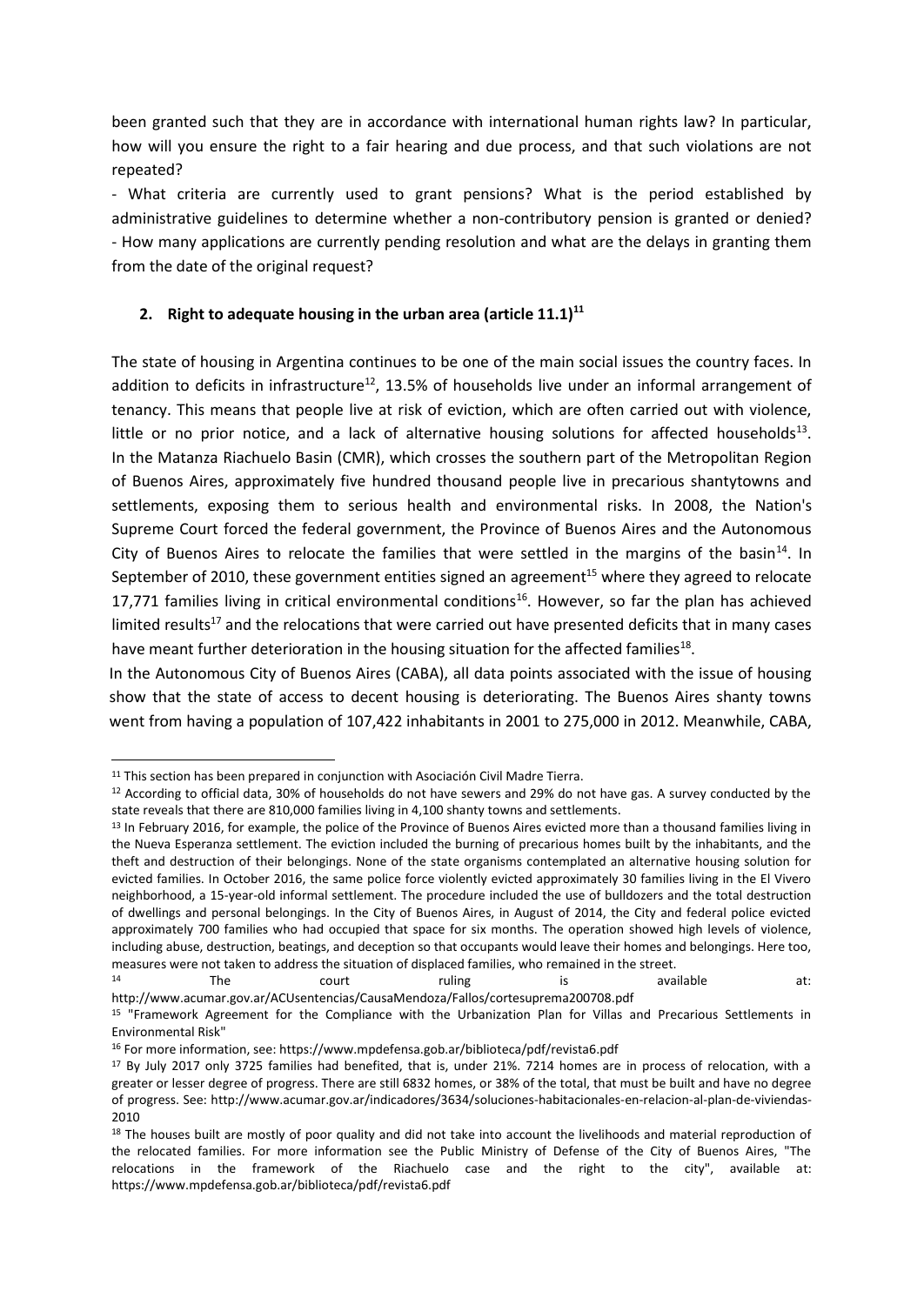as a whole, went from having 2,776,138 inhabitants in shanty towns to 2,891,082. According to official data, the percentage of inhabitants in shanty towns increased from 4.1% in 2006 to 5.5% in 2010 and 6.5% in 2015. If the time period between 2001 and 2015 is to be considered, the percentage of the city´s population that lives in shanty towns grew by 83.4%. The number of CABA households with occupants considered to be living in precarious circumstances increased from 11% in 2013 to 13.1% in 2016. Although "urbanization" projects (which include neighborhood betterment and integration of permanent settlements) were first announced towards the end of 2015, these only reach four neighborhoods with strategic locations, which puts the tenure of the present inhabitants at risk. Finally, data with regards to homelessness differs. Though official state accounts say that there are close to 1,066 homeless individuals, a group of non-governmental organizations that carried out a census in April of 2017 say that there are actually 6,142 persons affected by homelessness, and another 20,000 that are at risk of becoming so.

In its concluding comments in 2011, the ESCR Committee expressed concern about the possibility that 'speculation about land, real estate and construction has created difficulties in accessing housing for the low- and middle-income population' and urged the State to fight against such practices (paragraph 21). However, the federal government has not yet adopted a policy related to this issue. In the report presented in response to the recommendations of the Committee, the government lists policies related to habitat improvement and the proliferation of mortgage loans, but does not contemplate any measures to mitigate the speculative effects of these actions on the real estate estate estate market. Conversely, since the end of 2015, the Argentine State boosted the privatization of public lands

across the country through their sale of significant plots to real estate developers for high-end housing projects<sup>19</sup>. This means that the government is allocating a public resource to promote the interests of individuals, while simultaneously promoting the profitability of housing, which further explains the pervasive trend of exclusion and segregation in urban sectors across the globe $^{20}$ . The sale of public land also implies the loss of a strategic resource for effective compliance with ESCR in general, and the right to adequate housing in particular.

# Suggested Questions

-

- What policies is the State implementing to guarantee adequate land supply for the lower and middle class in urban sectors? How does it intervene in the market to prevent speculation and consequent examples are set of the price increases and the price increases? - How does the State intend to mitigate the negative effects of new mortgage loans and credits on the price of real estate and thus avoid worsening access to housing? -What is the state's plan to ensure the full participation of shanty town and settlement residents in the ongoing urbanization processes announced in 2015?

- What measures is the State taking to improve housing conditions in all shanty towns and settlements across the City of Buenos Aires, such that these populations are not displaced by market effects?

 $19$  According to data from the Observatory of the Right to the City, through a succession of decrees the new national government has authorized the sale of 93 national fiscal properties, equivalent to almost 19,000 hectares. Of this total, 52 properties, equivalent to approximately 32ha, are located in the City of Buenos Aires, where almost 10% of the population live in a crowded state, and 6.5%, that is, almost 200,000 people. emergency.

<sup>&</sup>lt;sup>20</sup> See Report of the Rapporteur on the right to adequate housing above housing market profitability, available at: https://documents-dds-ny.un.org/doc/UNDOC/GEN/G17/009/61/PDF/G1700961 .pdf? OpenElement